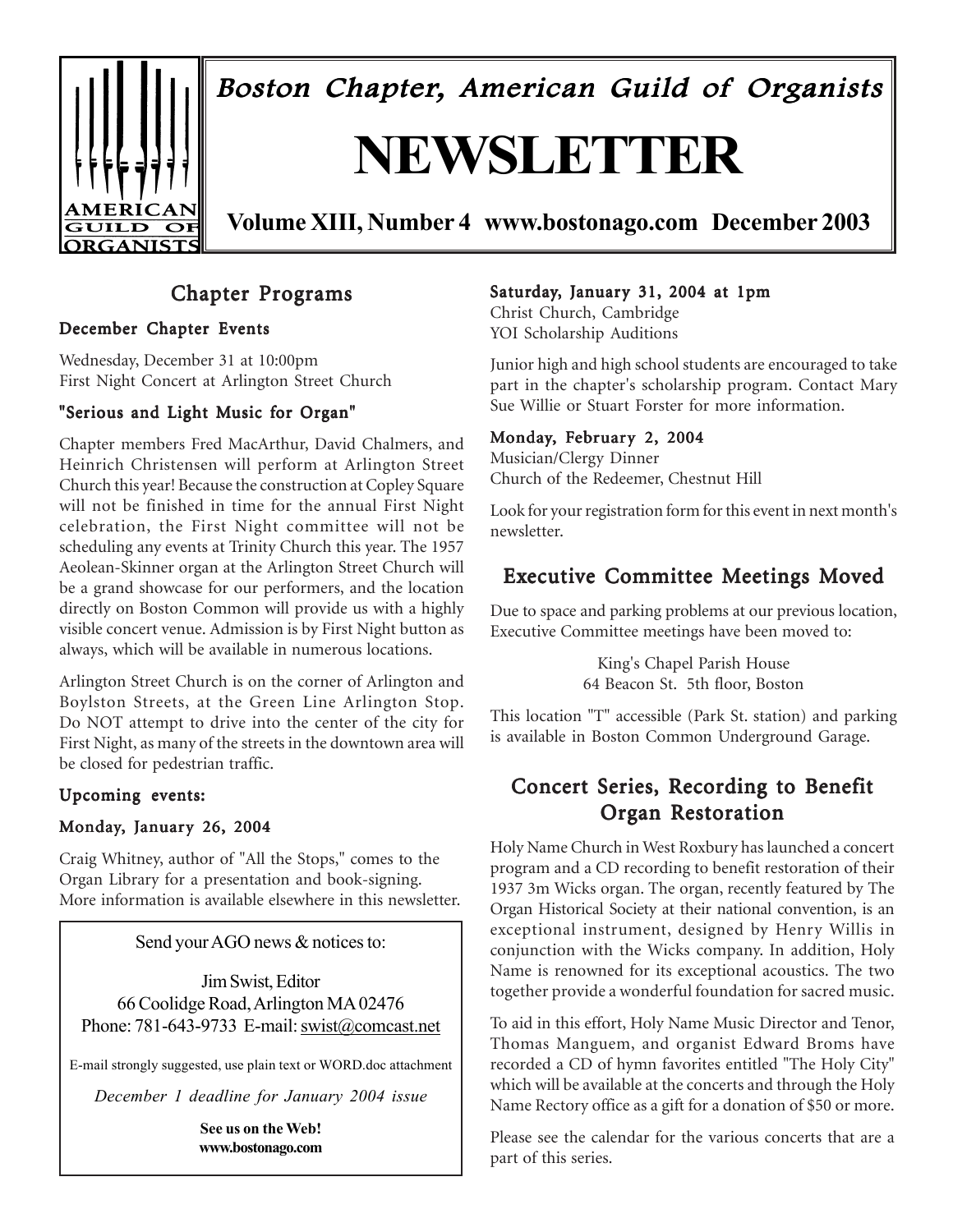### Regional Councillor's Message

A few weeks ago I represented our New England region of AGO at the fall National Council meeting in Los Angeles. Included with our meetings was a "show and tell" of various Los Angeles 2004 national convention organs and sites. Among the spectacular venues to be used, we had an opportunity to have a complete tour of the new Disney Hall just three days before its Inaugural Gala event. The Disney performance hall is indeed colorful and spectacular! I quote from Robert Campbell, Boston Globe correspondent, who recently stated "with 6125 pipes, many covered in wood, it looks like an explosion in a lumberyard and becomes a metaphor for the zest and energy of the entire building." (Oct.25,2003, C1 article) I think all of us were totally blown away by Disney Hall, as well as the new LA Cathedral and its organ. Though I could go on and on about everything I saw and experienced, I would only say to each of you....ATTEND THE LA CONVENTION.

Early this fall, I held a retreat for our Region I Deans. We discussed conventions and how important they are in providing us an opportunity for education, inspiration, and socialization within our profession. Obviously, cost is always a factor; one way to cost-cut is by sharing a room. As you read The American Organist, you will see registration forms and information on housing. Register early and get the best registration fee! If you'd like to share a room, but do not know who else is going, I invite you to send your name, address, phone number, email info to me: toeppner4@charter.net. I will collect this information and disseminate it to all who are seeking a roommate. You can then contact others and hopefully make arrangements. The other thing that I would suggest is to keep checking Travelocity.com or Expedia.com for low airfares.

Lois Toeppner, Region I Councillor

### Continuo Organ for Sale

I/2: 8' Gedeckt (wood), 2' Principal (metal). CC-C3, 49 notes. Self-contained blower, light oak case, exposed pipes. Maker unknown, European?, age ~30 yrs. Little use. Size: 7'H, 3'8"W, 24"D. \$12,000. Marjorie Mitchell, 508-366-1962.

### **Executive Committee Meetings**

Monday evenings 7-9 pm, King's Chapel Parish House, 64 Beacon St. 5th floor, Boston. **Note New Location.**

Executive committee meetings are open to all chapter members.

January 12, 2004 March 15, 2004 June 7, 2004

Newsletter of the Boston Chapter, American Guild of Organists Published 10 times a year, September-June. Distributed to members & associates of the Boston Chapter, AGO.

> Mailed at standard mail rates from Boston MA. Boston Chapter/AGO c/o Timothy Hughes, Membership 20 Pleasant St, Medford MA 02155. Copyright © 2003, Boston Chapter, American Guild of Organists

### *Boston Chapter, AGO Officers 2003-2004*

| Dean                                     | Laurence Carson<br>617-451-0822                                          |
|------------------------------------------|--------------------------------------------------------------------------|
| Sub-Dean                                 | Margaret Angelini<br>$508 - 435 - 6167$                                  |
| Treasurer                                | Carl Klein<br>781-274-8406                                               |
| <b>Broadcasts</b>                        | Martin Steinmetz<br>781-235-9472                                         |
| Chaplain                                 | To be named                                                              |
| Competitions                             | Timothy Zimmerman<br>617-552-6114                                        |
| Examinations                             | Glenn Goda<br>617-442-7079                                               |
| Library                                  | Joseph Dyer<br>$617 - 527 - 6403$                                        |
| Membership Secretary                     | Timothy Hughes<br>781-874-0538                                           |
| Membership Committee Robert Humphreville | 617-864-0800                                                             |
| Newsletter                               | Jim Swist<br>781-643-9733                                                |
| Organ Advisory                           | Richard Hill<br>508-238-6081                                             |
| Placement                                | Rose Mary Gabler<br>781-862-6322                                         |
| Professional Concerns                    | Gregory Peterson<br>617-425-5146                                         |
| Professional Development                 | Peter Krasinski<br>617-566-9192                                          |
| Recording Secretary                      | Richard Clark<br>617-983-2024                                            |
| Registrar                                | Joyce Painter Rice<br>978-465-1901                                       |
| <b>SPAC</b>                              | Martin Steinmetz<br>781-235-9472                                         |
| <b>Substitutes</b>                       | Joan Reddy<br>781-862-5898                                               |
| YOI                                      | Mary Sue Willie<br>978-369-2363<br><b>Stuart Forster</b><br>617-876-0200 |
| Auditors                                 | John Bishop<br>781-862-9004<br>Nancy Granert<br>617-479-0682             |
| Region I Councilor                       | Lois Toeppner<br>508-366-0509                                            |
| District Convener                        | Charles Page<br>413-737-1411                                             |
| Webmaster                                | Scott Gunn<br>508-653-4313                                               |

#### *Executive Committee*

*Jeremy Bruns, Stuart Forster, Elisabeth Gray, Heinrich Christensen, Robert Humphreville, Richard Hunter, Peter Krasinski, Michael S Murray, Michael Olbash, Lee Ridgway, Mary Sue Willie, William Wunsch*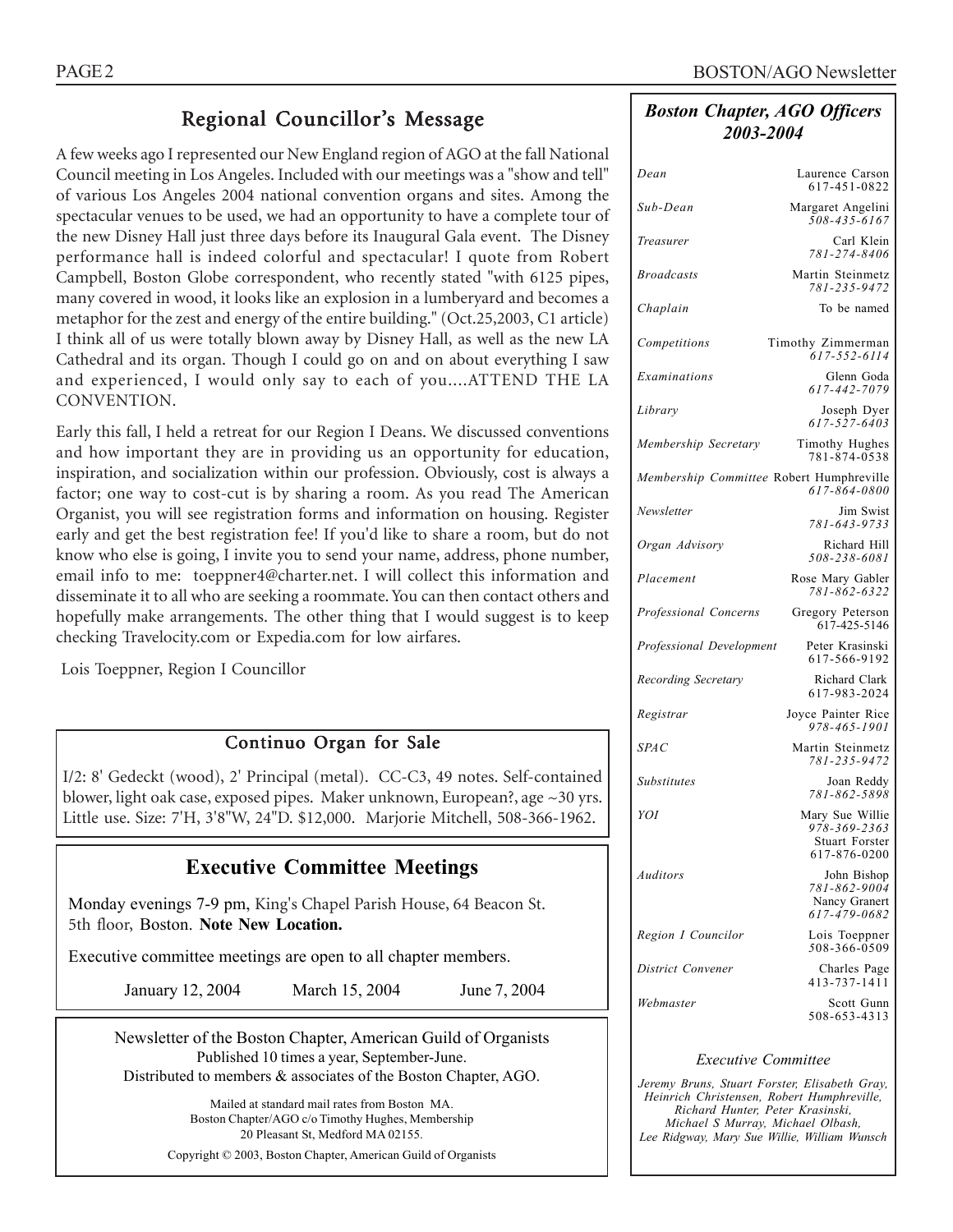### **BOSTON/AGO CONCERT CALENDAR**

#### Tuesday, December 2 12:15 pm

Stämbandet vocal ensemble (Levines, *dir*): Traditional Scandanavian Christmas Music. King's Chapel, Tremont & School Sts, Boston. 617-227-2155 Donation \$2 囚

#### 8:00 pm

Christa Rakich, organ: Bach. Old West Church, 131 Cambridge St, Boston. 617-661-0570 Donation \$10 | A

#### Wednesday, December 3 12:15 pm

Henry Lebedinsky, organ. Cathedral Church of St Paul, 128 Cambridge St, Boston. 617-482-4826 x1103 Donation \$2 h

#### Friday, December 5 12:15 pm

Dong-ill Shin, organ. Old South Church, 645 Boylston St, Boston. 617-536-0944 ext 212 Donation h

#### 7:00 pm

Music Hall Trustees and Friends: "Holiday Open House." Methuen Memorial Music Hall, Route 28, Methuen MA. 603-474-0533 Free 因

#### Saturday, December 6 3:00 pm

Menotti *Amahl and the Night Visitors,* seasonal anthems. Old South Church, 645 Boylston St, Boston. 617-536-1970 Donation \$10/5 h

#### 4:00 pm

Adult & Youth Choirs (Nelson, *dir;* Kazimir, *org*): Chants, anthems, motets & organ improv. St John's Episcopal Church, 48 Middle St, Gloucester MA. 978-283-1708 Free 因

#### 7:00 pm

Unity Church Choir; Richard Hill, organ; Wayne Potash; Megan Fergusson, viola; Susan Maffa, soprano: Holiday Festival Concert. Unity Church,

9 Main St, North Easton MA. \$5

#### 7:30 pm

Fine Arts Brass Quintet and Organ: A Merry Music Hall Christmas. Methuen Memorial Music Hall, Route 28, Methuen MA. 603-474-0533 \$10 reserved,  $$7$  adults, \$2 children  $\Box$ 

#### 7:30 pm

St Paul Choir (Cirella, *dir*), Cynthia Harmon & Forest Gasdia soloists: *Amahl and the Night Visitors.* St Paul Church Parish Hall, 502 Washington St, Wellesley MA. 781-235-1060 \$10/8/5

#### 7:30 pm

St John's Seminary Schola; Choir of St Mary's Holliston (E Murray, *dir*): St John's Seminary, 127 Lake St, Brighton MA. 617-254-2610

#### Sunday, December 7 2:00 pm

Edward A Broms, organ: Advent program: Bach & Broms. Holy Name Parish, 1689 Centre St, West Roxbury MA. 617-325-4865 \$10

#### 3:00 pm

*Amahl and the Night Visitors, See December 6, 3:00 pm.*

#### 3:00 pm

Greater New Bedford Choral Society, Chamber Orchestra (Dyck, *dir*): Respghi, Pachelbel, Rutter. St James Church, 233 County St, New Bedford MA. 508-995-4191 \$10/5

#### 3:00 pm

Parish Adult, Youth & Children's Choirs (C Murray, *dir*): Lessons & Carols. St Mary's Church, Holliston MA. 508-429-4427

#### 3:00 pm

Henry Lebedinsky, organ: Bach, Bruhns, Dvorak, Hovhaness, Lebedinsky. First Baptist Church, 848 Beacon St, Newton Centre MA. 617-244-2997 \$10/8

#### 4:00 pm

Choral Arts Society, St Luke's & St Theresa Parish Choirs (Bunbury, *cond*), soloists and orchestra:

Bach *Christmas Oratorio*. St Luke's Church, 465 First Parish Rd, Scituate MA. 781-545-8295 \$12/10 | 5

#### 4:00 pm

Methuen Memorial Music Hall, *See December 6, 7:30 pm.*

#### 4:00 pm

Adult & Youth Choirs (Nelson, *dir*; Kasimir, *org*): O-Antiphons, chants, anthems, motets, improv. St John's Episcopal Church, 48 Middle St, Gloucester MA. 978-283-1708 Free 因

#### 4:00 pm

*Amahl and the Night Visitors, See December 6, 7:00 pm.*

#### 4:00 pm

Advent Service of Lessons & Carols: Brahms, Davies, Goudimel, Ord, Palestrina, Rutter. Church of the Holy Spirit, 169 Rice Road, Wayland MA. 508-358-9397 Donation

#### 4:00 pm

Orchestra & Soloists (Ciampa, *cond*): 30th Annual Messiah Sing. St Paul's Church, 15 St Paul St, Brookline MA. 617-566-4953 Donation **b** 

#### 5:00 pm

Stuart Forster, organ: Advent Evensong: Brahms, Blair, Lehman, Buxtehude, Gibbons, others. Christ Church, Zero Garden St, Cambridge. 617-876-0200 ext 15 Donation **b** 

#### 5:00 pm

Festival of Lessons & Carols. Chapel of Sts Peter & Paul, St Paul's School, 325 Pleasant St, Concord NH. 603-229-4860 Free

#### 7:30 pm

Methuen Memorial Music Hall, *See December 6, 7:30 pm.*

#### 7:30 pm

A Joyful Noyse (Aldins, *dir*,); Epp Sonin, soprano; Lisa Hadley, alto. Advent readings & music: Bach, Buxtehude, Gibbons, Handel, others. Hancock United Church of Christ, 1912 Mass Ave, Lexington MA. 781-326-7823 Free 因

#### Monday, December 8 7:30 pm

American Boy Choir (Metallo, *dir*): Traditional carols, Britten, Vivaldi, Pinkham. Trinity Episcopal Church, 81 Elm St, Concord MA. 978-369-3715 Donation \$15/10

#### Tuesday, December 9 12:15 pm

A-No-Ne Trio: Christmas Jazz. King's Chapel, Tremont & School Sts, Boston. 617-227-2155 Donation \$2 **固** 

#### Wednesday, December 10 12:15 pm

Leonardo Ciampa, organ. Cathedral Church of St Paul, 128 Cambridge St, Boston. 617-482-4826 x1103 Donation \$2

#### Thursday, December 11 4:00 pm

Chorus pro Musica (Rink, *cond*): Berlioz *L'Enfance du Christ.* The Mission Church, 1545 Tremont St, Boston. 617-445-2600 \$50,35,20 discounts for sts, srs, groups of 10+, WGBH

#### Friday, December 12 12:15 pm

Michael Smith, organ. Old South Church, 645 Boylston St, Boston. 617-536-0944 ext 212 Donation **b** 

#### 8:00 pm

The Tallis Scholars: Allegri, Palestrina. Immaculate Conception Church, 775 Harrison Ave, Boston. 617-661-1812 6

#### 8:00 pm

Newburyport Choral Society (Weale, *cond*): Vivaldi *Magnificat*, Elgar, Harris, Vaughan Williams, carols. 978-462-0650 \$20/18

#### Saturday, December 13 1:00 pm

Leonardo Ciampa, organ. First Baptist Church, Centre & Myrtle Sts, Jamaica Plain MA. 617-524-3992 Donation

#### 8:00 pm

Musica Sacra (Beekman, *dir*), Christmas Carols featuring Britten *A Ceremony of Carols.*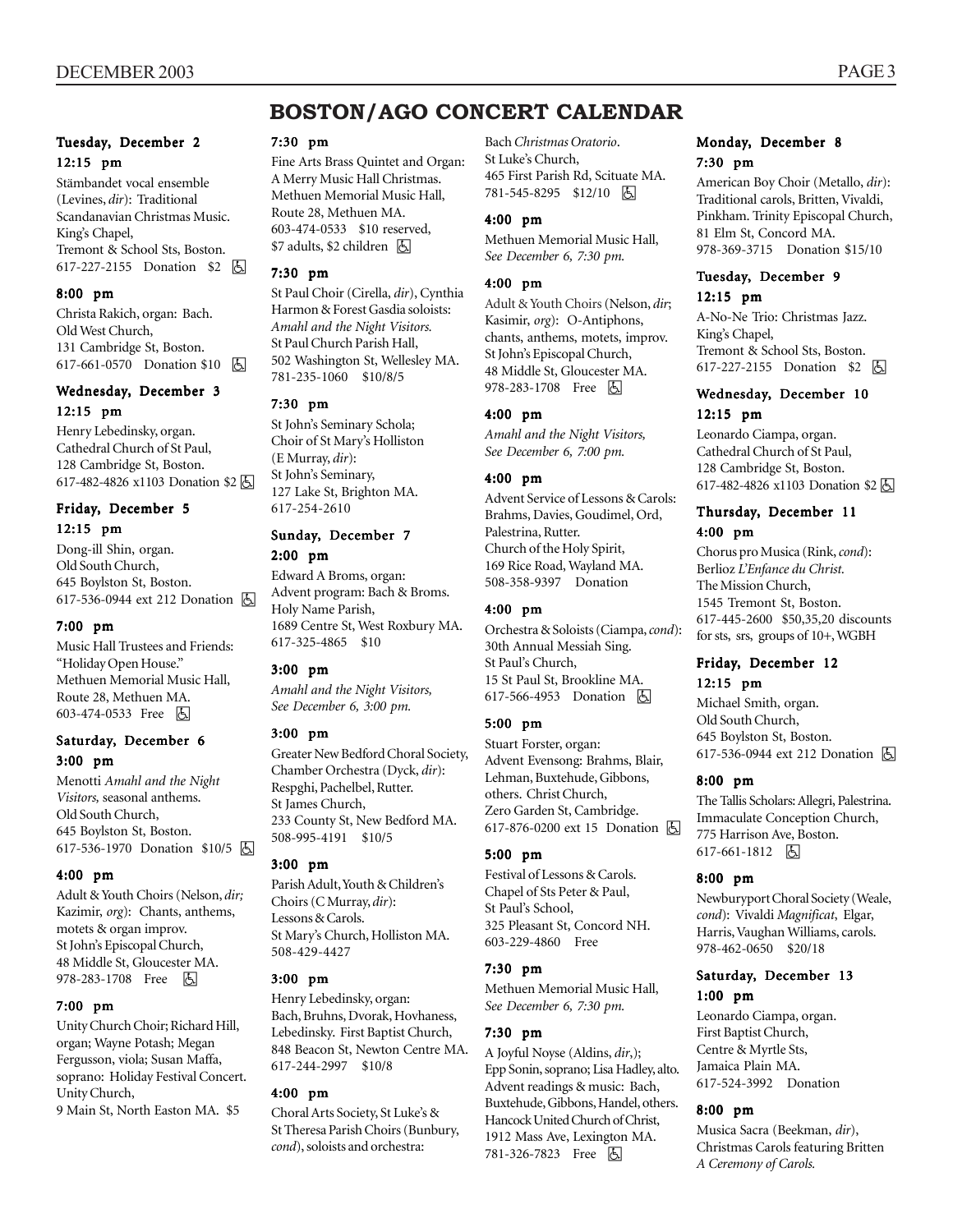First Church Congregational, 11 Garden St, Cambridge. 617-349-3400 \$20/15/12/5 h

#### 8:00 pm

Newburyport Choral Society, *See December 12, 8:00 pm.*

#### Sunday, December 14 2:00 pm

Newburyport Choral Society, *See December 12, 8:00 pm.*

#### 3:00 pm

Messiah Sing (M. Ness, *cond*). Memorial Congregational Church, Sudbury MA.

#### 3:30 pm

Boston Boy Choir (Dunn, *dir*; Lester, *org*), St Paul Men's Schola, Beacon Brass: Pinkham *Christmas Cantata,* other seasonal music. St Paul Church, 29 Mt Auburn St, Cambridge. 617-868-8658 \$25/20 | 5

#### 4:00 pm

Assabet Valley Mastersingers (Eaton, *dir*; Toeppner, *org*), soloists: Messiah Sing, Christmas. First Church Congregational, Bolton St (Rt 85N) at High St, Marlborough MA. 978-562-9838 Donation \$5

#### 4:00 pm

Choral Arts Society, St Luke's & St Theresa Parish Choirs (Bunbury, *cond*), solists and orchestra: Bach *Christmas Oratorio*. St Theresa of Avila Church, 2078 Centre St, West Roxbury MA. 617-325-1300 Donation \$10 **b** 

#### 4:00 pm

Treble Chorus of New England: Songs from the Angels. Maple Street Church, Danvers MA. 978-837-5461

#### 4:00 pm

Adult, Children's, Cherub & Cecilia Choirs & Soloists: Candlelight Lessons & Carols. Our Lady Star of the Sea Church, 85 Atlantic Ave, Marblehead MA. 781-593-5928 Free 因

#### 5:00 pm

Stuart Forster, organ: Festival of Nine Lessons & Carols: Daquin, Handel, Bruckner, Rutter, Leighton, others. Christ Church,

Zero Garden St, Cambridge. 617-876-0200 ext 15 Donation h

#### 5:00 pm

Choir of Old North Church (Dudas, *dir*), viols, harpsichord, recorders: Charpentier *Messe de Minuit*, Scheidt, Gibbons, others. Old North Church (Christ Church Episcopal), 193 Salem St, Boston. 617-523-6676 Donation **A** 

### Tuesday, December 16

12:15 pm Riverside Brass: Holiday favorites. King's Chapel, Tremont & School Sts, Boston. 617-227-2155 Donation \$2 **b** 

#### 8:00 pm

Peter Sykes, harpsichord: Bach. St Paul's Church, 15 St Paul St, Brookine MA. 617-661-0570 Donation \$10 因

#### Wednesday, December 17 12:15 pm

Messiah Sing-along. Cathedral Church of St Paul, 128 Cambridge St, Boston. 617-482-4826 x1103 Donation \$2 h

#### 7:30 pm

Parish & Chamber Choirs (M S Murray, *org/dir*; Diorio, *org*): Festival of Nine Lessons & Carols: Ord, Pearsall, Bach, Victoria, Handel, Willcocks, others. The Church of the Redeemer, 379 Hammond St, Chestnut Hill MA 617-566-7679 Donation **A** 

#### Thursday, December 18 8:00 pm

Easton Chamber Orchestra: Messiah Sing. Immaculate Conception Church, 193 Main St, North Easton Free

### Friday, December 19

12:15 pm

Gregory Peterson, organ. Old South Church, 645 Boylston St, Boston. 617-536-0944 ext 212 Donation  $\boxed{6}$ 

#### 8:00 pm

Festival of Advent Lessons & Carols. Immaculate Conception Church, 775 Harrison Ave, Boston. 617-536-8440 因

#### 8:00 pm

Boston Boy Choir. *See December 14, 3:30 pm.*

#### Saturday, December 20 5:00 pm

Choir of St John's Episcopal Church (Witte, *org* & *dir):* Candlelight Service of Lessons & Carols: Howells, Rheinberger, Mendelssohn, others. St John's Episcopal Church, 27 Devens St, Charlestown MA. 617-242-1272 Free

#### 7:30 pm

Henry Lebedinsky, organ: Traditional music for the season. Plymouth Congregational Church, 582 Pleasant St, Belmont MA. 978-468-2798 Donation

#### Sunday, December 21 3:00 pm

Henry Lebedinsky, organ: Traditional music for the season. First Baptist Church, 848 Beacon St, Newton Centre MA. 617-244-2997 \$10/8

#### 3:30 pm

Boston Boy Choir, *See December 14, 3:30 pm.*

#### 4:00 pm

All Saints' Choir of Men & Boys (Bruns, *dir/org*; Nagem, *org*): Festival of Nine Lessons & Carols. Parish of All Saints, 209 Ashmont St, Dorcester MA. 617-436-3520 ext 221 Offering

#### PAGE 4 BOSTON/AGO Newsletter

#### 4:00 pm

Adult, Children's & Handbell Choirs (Marshall, *dir*, Bliss, *org*): Candlelight Service of Lessons & Carols. All Saints' Episcopal Church, 10 Billerica Road, Chelmsford MA. 978-251-1296 Donation **A** 

#### 5:00 pm

Maria Ferrante, soprano; Will Sherwood, organ & piano: Holiday concert to benefit the Worcester Animal Rescue League. First Unitarian Church, 90 Main St, Worcester MA. 508-853-0030 \$10/15/25

#### 7:30 pm

St Agnes Choir (Vaughn, *dir*), Majestic Brass: A Festival of Lessons & Carols. St Agnes Church, 30 Medford St, Arlington MA. 781-721-5713 Free 因

#### Tuesday, December 23 12:15 pm

Collette Camp, handbells; Russell Camp, keyboard: Jingle all the way... King's Chapel, Tremont & School Sts, Boston. 617-227-2155 Donation \$2 **A** 

#### 7:30 pm

Ray Cornils, organ; Kotzschmar Festival Brass; Parish Ringers, handbell choir; David Cushing, baritone. Merrill Auditorium at City Hall, 389 Congress St, Portland ME. 207-883-9525 Donation \$15 A

#### **NEXT DEADLINE:**

#### **December 1 for January 2003 issue**

Please send all news and notes to:

Jim Swist, 66 Coolidge Rd, Arlington MA 02476 Send via e-mail to swist@comcast.net

Calendar notices must be submitted either by e-mail or IN WRITING to the above address (please no phone calls). Please include the day, date, time, a brief description of your program and location with address. Indicate if your event is free or requires a donation or admission charge; provide a phone number for the public to call for further information. Indicate if the facility is handicap-accessible.

Listings for each month are due by the first business day of the prior month. We will include all listings for the month of issue plus as many for the following month as space allows.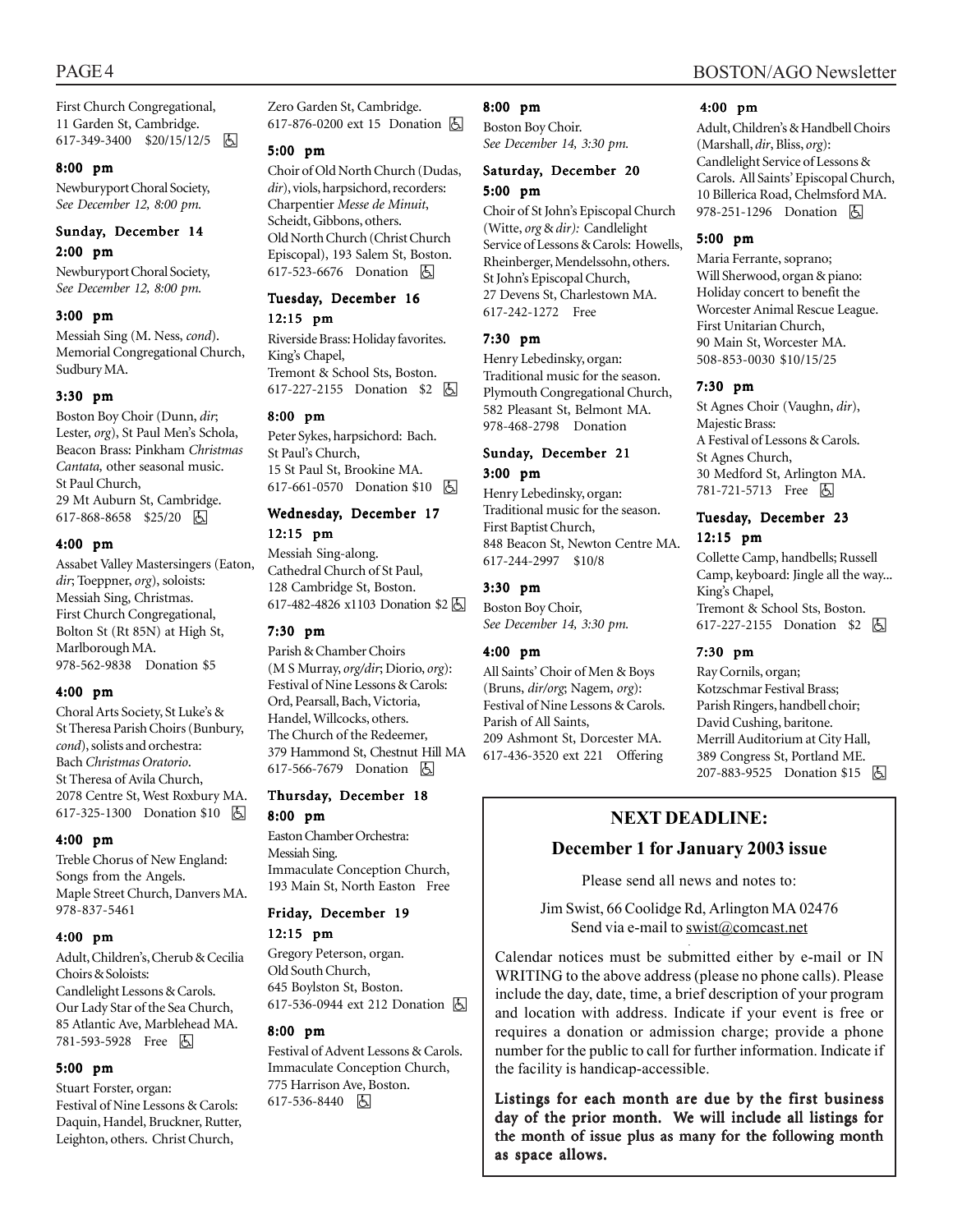#### DECEMBER 2003 PAGE 5

#### Wednesday, December 24 10:30 pm

King's Chapel Choir (Christensen, *dir*/*org*): Lessons & Carols: Hammerschmidt, Poulenc, others. King's Chapel, Tremont & School Sts, Boston. 617-227-2155 因

#### Sunday, December 28 4:00 pm

St Paul Cathedral Choir (Watson *dir*), Christmas Lessons & Carols. Cathedral of St Paul, Chatham St, Worcester MA. Free

#### Wednesday, December 31 3:00 pm

Gregory Peterson, organ. Old South Church, 645 Boylston St, Boston. 617-536-1970 1st Night Button [5]

#### 5:00 pm

Wesley Ringers: First Night Worcester Wesley United Methodist Church, Worcester MA. 1st Night Button

#### 6:00 pm

Wesley Ringers, *See 5:00 pm.*

#### 6:00 pm

Choir of The Advent (Ho, *dir*): Festival of Nine Lessons and Carols by candlelight: Ord, Willan, Poulenc, Scheidt, Vaughan Williams, others. Church of the Advent, 30 Brimmer St, Boston. 617-523-2377 Donation **A** 

#### 6:30 pm

The Old South Brass, Organ & Timpani Ensemble (Isaacson, *cond*; Peterson, *org*). Old South Church, 645 Boylston St, Boston. 617-536-1970 1st Night Button **内** 

#### 8:00 pm

The Old South Brass, *See 6:30 pm.*

#### 8:00 pm

First Night at Old West. 8:00 Hatsuko Imamura, 9:00 Enno Fritsch, 10:00 Mariko Irie, 11:00 Service of Meditation & Music with the Pastor & Heather Josselyn-Cranson. Old West Church, 131 Cambridge St, Boston. 617-227-5088 Free

#### 9:00 pm

Heinrich Christensen, organ: Bach. King's Chapel, Tremont & School Sts, Boston. 617-227-2155 1st Night Button  $\Box$ 

#### 10:00 pm

Arlington Street Church, *See Page 1.*

#### Friday, January 2 12:15 pm

Nancy Granert, organ. Old South Church, 645 Boylston St, Boston. 617-536-0944 ext 212 Donation [5]

#### Saturday, January 3 4:00 pm

Service of Lessons & Carols. Dinner to follow by reservation. Trinity Episcopal Church, 81 Elm St, Concord MA. 978-369-3715

#### Sunday, January 4 2:00 pm

Holy Name Choirs; Rich Kelly, trumpet: Christmas program featuring Broms' *Wedding Cantata.* Holy Name Parish, 1689 Centre St, West Roxbury MA. 617-325-4865 \$10

#### 4:00 pm

Stuart Forster, organ: Evensong for Feast of the Epiphany: Widor, Elgar, Dupré, others. Christ Church, Zero Garden St, Cambridge. 617-876-0200 ext 15 Donation  $\boxed{6}$ 

## Friday, January 9

12:15 pm Robert Poovey, organ. Old South Church, 645 Boylston St, Boston. 617-536-0944 ext 212 Donation **6** 

#### Sunday, January 11 5:00 pm

All Saints' Choir of Men & Boys (Bruns, *dir/org*; Nagem, *org*): Festival of Nine Lessons & Carols. Parish of All Saints, 209 Ashmont St, Dorcester MA. 617-436-3520 ext 221 Offering

### Organ Library News

#### **"A RIOT TO GET IN TO AN ORGAN RECITAL!"**

#### **Craig Whitney, Speaker**

Monday, January 26, 7:30pm BU School Of Theology, 745 Comm Ave, Boston

Author and assistant managing editor of the *New York Times,* Craig Whitney, will be a guest of the Boston Chapter. He has recently written the now popular book *All the Stops*, reviewed in our September Newsletter and other publications. The main thrust of his talk will be about what organists can do to bring the instrument and its music closer to the classical music mainstream. He will talk about his book, the research that went into it (part of which was accomplished at the Organ Library), and will answer questions. Buy a copy for Christmas and bring it with you for signing. (There will be also copies available for purchase at the lecture.)

Craig Whitney graduated from Harvard College in 1965, majoring in French history and literature, and studied organ privately. Since then, he has worked for the *New York Times* on assignments all over the world. He now oversees the newspaper's front page and its production on weekday evenings.

Mark the date on your 2004 calendar now for this singular opportunity to hear what this articulate and influential professional has to say about organists, the history and the future of the organ. (More details, including the location of this program at Boston University will be forthcoming in the January Newsletter)

### *AGO Broadcast Schedule*

### **December 2003 WCRB (102.5 FM)**

**Sundays 7:00 am – 7:25 am**

Martin Steinmetz, Executive Producer and Technical Director

December 7 Jeremy Bruns Franck, Alain All Saints, Ashmont December 14 Lee Ridgway Bach family 1<sup>st</sup> Parish, Lexington December 21 Christmas music December 28 John Finney J.S.Bach Wellesley Hills Cong. Church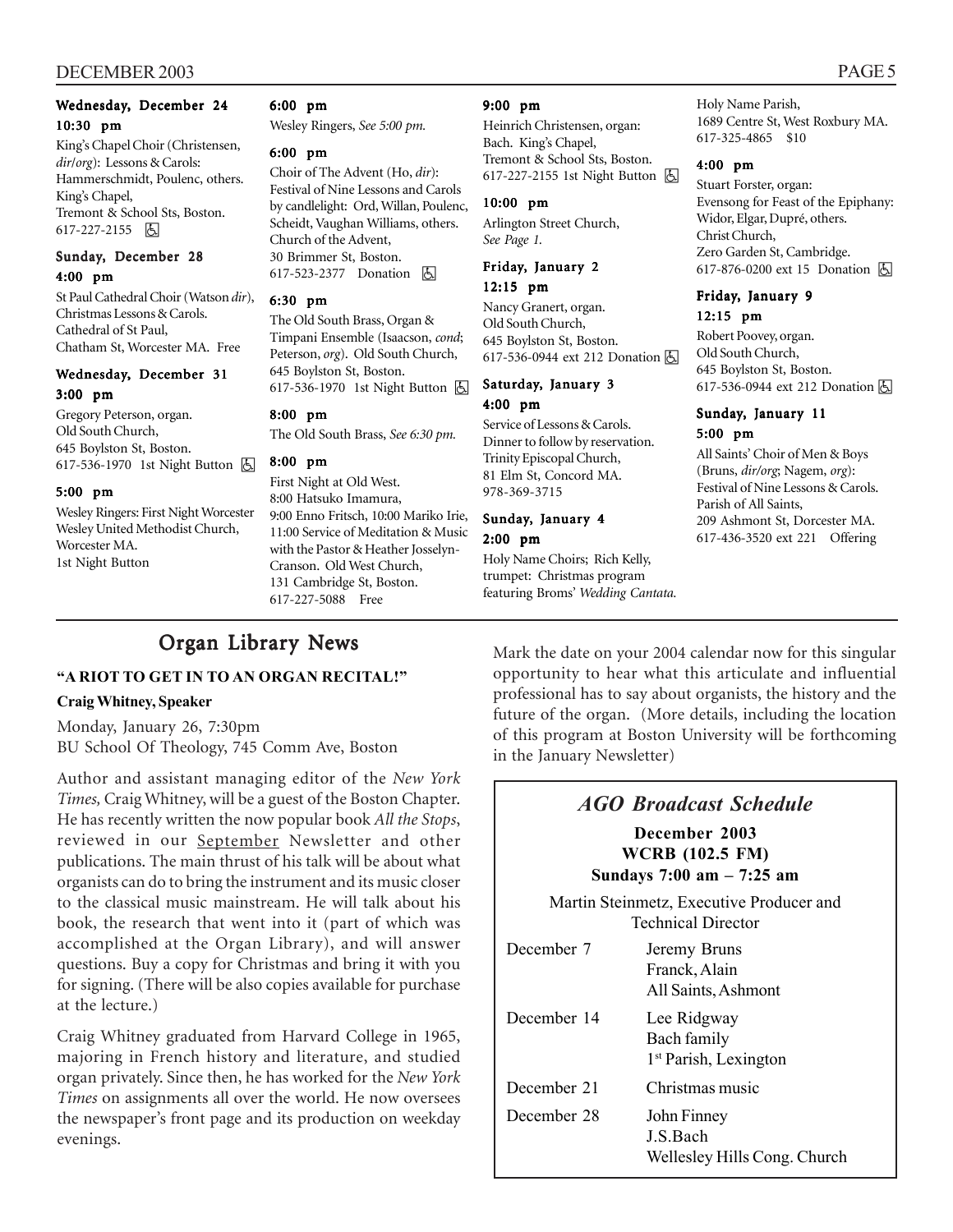### **REGULAR SUBSTITUTE LIST November, 2003**

| <b>NAME</b>                        | <b>PHONE/CITY</b>            |                        | <b>DEN</b>       | <b>COMMENTS</b><br><b>AVAIL SUNDAYS?</b>    |                    |
|------------------------------------|------------------------------|------------------------|------------------|---------------------------------------------|--------------------|
| ARMSTRONG, SUSAN NH                | 603-428-3074                 | N. Shore               | <b>ALL</b>       | etitcomb@conknet.com AAGO                   | yes                |
| BREUNE, JANNA                      | 617-983-1421                 | Jam. Plain             | $\mathbf{P}$     |                                             | yes                |
| <b>BREWER, FRED</b>                | 508-586-9527                 | <b>Brockton</b>        | ALL              | \$125 min.                                  | yes                |
| <b>BRIGGS, AUDREY</b>              | 617-244-4161                 | Newton                 |                  | ALL but T Wheaton Coll, AB Music,           |                    |
|                                    |                              |                        |                  | grad study Yale/BU. Avail short interim yes |                    |
| <b>BUSH, BRINK</b>                 |                              | $R_{I}$                |                  | brinkbush@cox.net                           |                    |
| CLARK, DESPINA                     | 603-743-6660                 | <b>NH</b>              | <b>ALL</b>       | NEC, Bos.Cons. MTNA                         | yes                |
| CLARK, MARGARET                    | 401-726-4128                 | Pawtucket, RI          | ALL              | maaclark@yahoo.com Min MusEd                |                    |
|                                    |                              |                        |                  | org/ch dir 40+ years Gtr Bos & E Mass       | yes                |
| CLARK, RICHARD                     | 617-983-2034                 | Jam.Plain              | ALL              | (Spec. in RC) M organ perf                  | no                 |
| CLOEN, JASON                       | 781-529-7966                 | Waltham                | $\mathbf{P}$     | cloen@brandeis.edu                          | yes                |
| DARLING, J. KIMBALL                | 508-226-0823                 | Rehoboth               | <b>ALL</b>       | MM Westminster Choir Coll.                  | yes                |
| DAVIS, MARY L                      | 781-986-8711                 | Randolph               | ALL              |                                             | yes                |
| DUGES, NEIL                        | 617-661-2061                 | Cambridge              | <b>ALL</b>       | CAGO, MMus, BU                              | yes                |
| DUTEIL, H. PETER                   | 617-945-0603                 | Cambridge              | RC<br><b>ALL</b> | 1st prize, Int. Organ Comp.                 | yes                |
| ENGELHARDT, BRUNI<br>FISH, MILES   | 617-230-3503<br>617-625-0328 | Somerville             | P,E,L            | Bruniengelhardt@hotmail.com<br>within 128   | yes                |
| FLYNN, GREG                        | 617-730-9377                 | Boston                 | <b>ALL</b>       | BMus, Wash U, DA, U.Mich                    | yes                |
| FLUMMERFELT, JANE                  | 781-862-1439                 | Lexington              | ALL              | jflummerfelt@netscape.net                   | yes                |
|                                    |                              |                        |                  | BachM, Ind. U, MM Northwestern              | no                 |
| FOXWORTH, MERRY                    | 617-469-0104                 | <b>Boston</b>          | <b>ALL</b>       | B. Mus. Oberlin                             |                    |
| <b>GABLER, ROSEMARY</b>            | 781-862-6322                 | Lexington              | <b>RC</b>        |                                             | yes                |
| <b>GARDNER-KAIHLANEN</b>           | 978-546-9494                 |                        |                  | ALL but T NShore only                       | yes                |
| GODBEE, NANCY                      | 978-356-0440                 | Ipswich                |                  | E, Cong NShore only                         | yes<br>yes         |
| <b>GRAY, ELIZABETH</b>             | 617-696-9575                 | Milton                 | E                | BachMusic, West. Choir Coll                 | yes                |
| <b>GUSTAFSON, KARIN</b>            | 978-879-7262                 | Fram.                  | P,E,L            | MMus-BU, W & S of Boston                    |                    |
| HENRY, COLLEEN                     | 781-646-4939                 | Arlington              | P,E,L            | 150 min. organ/Wheaton, BM, Berklee,        |                    |
|                                    |                              |                        |                  | curr student at Longy MM (piano)            | yes                |
| HERLING, EDWARD R.                 | 978-356-2753                 | Ipswich                | ${\bf P}$        | Ipswich area only                           |                    |
| HOWARD, SUZANNAH                   | 617-792-4247                 | Hyde Park              | <b>ALL</b>       | BA, MS-U Cinn, U Minn, Simmons Coll         | yes                |
| HUMPHREVILLE, ROBERT               | 617-864-0800                 | Cambridge              | <b>ALL</b>       | rhump@verizon.net                           | yes                |
| KELLEY, EILEEN GRIFFIN             | 508-650-4927                 | Sherborn               | RC, E            |                                             | yes                |
| KRAUSE, CARL K.                    | 508-785-0876                 | Dover                  | P                |                                             | yes                |
| LAWTON, CAROLE                     | 781-641-3012                 | Arlington              |                  | ALL but T MMus, NEC 20 mi radius Boston     | yes                |
| LINKLATER, CHRISTINA               | 617-460-4395                 | Somerville             |                  | ALL but T linklat@fas.harvard.edu           |                    |
|                                    |                              |                        |                  | BMus, MMus, U of Ottawa RCCO cert yes       |                    |
| MC CARTHY, JUSTIN                  | 603-894-7213                 | Salem NH               | ALL              | NE and W of Bos avail wkdys & Sat           | no                 |
| MELEGIAN, CANDACE                  | 781-275-0506                 | Bedford                | ${\bf P}$        | Mus.B, BU, MA, Tufts near Bedford           | yes                |
| PLACE, DEANE                       | 508-695-1066                 | Plainville             | ${\bf P}$        | orgelhaus@webtv.ne                          | yes                |
| REGESTEIN, LOIS                    | 617-739-1340                 |                        | ALL              | lois.r@att.ne 50 mi radius of Boston        | no                 |
| ROBINSON, RAYMOND H.               | 781-235-8043                 | Wellesley              | ALL              |                                             | yes                |
| RUPERT, MARY JANE                  | 617-864-2271                 | Cambridge              | ALL              |                                             | yes                |
| SATERLEE, THOMAS                   | 617-787-7874                 |                        | ALL              | AB, BMus, Oberlin MM, NEC                   |                    |
| SHEA, DENISE                       | 781-631-4951                 | Peabody                | ALL              | 978-532-0755 (H)                            | yes                |
| SHIN, DONG ILL                     | 617-504-4356                 |                        |                  | stephanus74@naver.com studied with          |                    |
|                                    |                              |                        |                  | O. Latry, M.C. Alain, J. Christie.          | yes                |
| STAPLETON, PETER                   | 617-451-1219                 | <b>Boston</b>          | P,E,CS           | AB, MTS-CPS                                 | no                 |
| STODDARD, JOSEPH                   | 978-282-5605                 | Swampscott             | ALL              | BM, Oberlin MM, UMass                       | yes                |
| TIERNEY, CAROL                     | 617-924-6547                 | Watertown              | ALL              | caroltierney@rcn.com student P. Sykes,      |                    |
|                                    |                              |                        |                  | improv, transpos, conduct from cons         | yes                |
| TOEPPNER, LOIS                     | 508-366-0509                 | Sudbury                | ALL              | weekdays, funerals, weddings, Temple,       |                    |
|                                    | 617-776-1109                 |                        | ALL              | choir reh Not avail. T & W PM               | no                 |
| TOPFER, AARON<br>WALTER, PRISCILLA | 978-768-7364                 | Boston<br><b>Essex</b> | ALL              | Pianist/organist, Ind U, NEC<br>150 min.    | possible           |
| WARNER, SALLY SLADE                | 978-475-2599                 | Andover                | ALL              | sswarner@andover.edumin. \$150              | yes<br>3rd Sun mo. |
|                                    |                              |                        |                  |                                             |                    |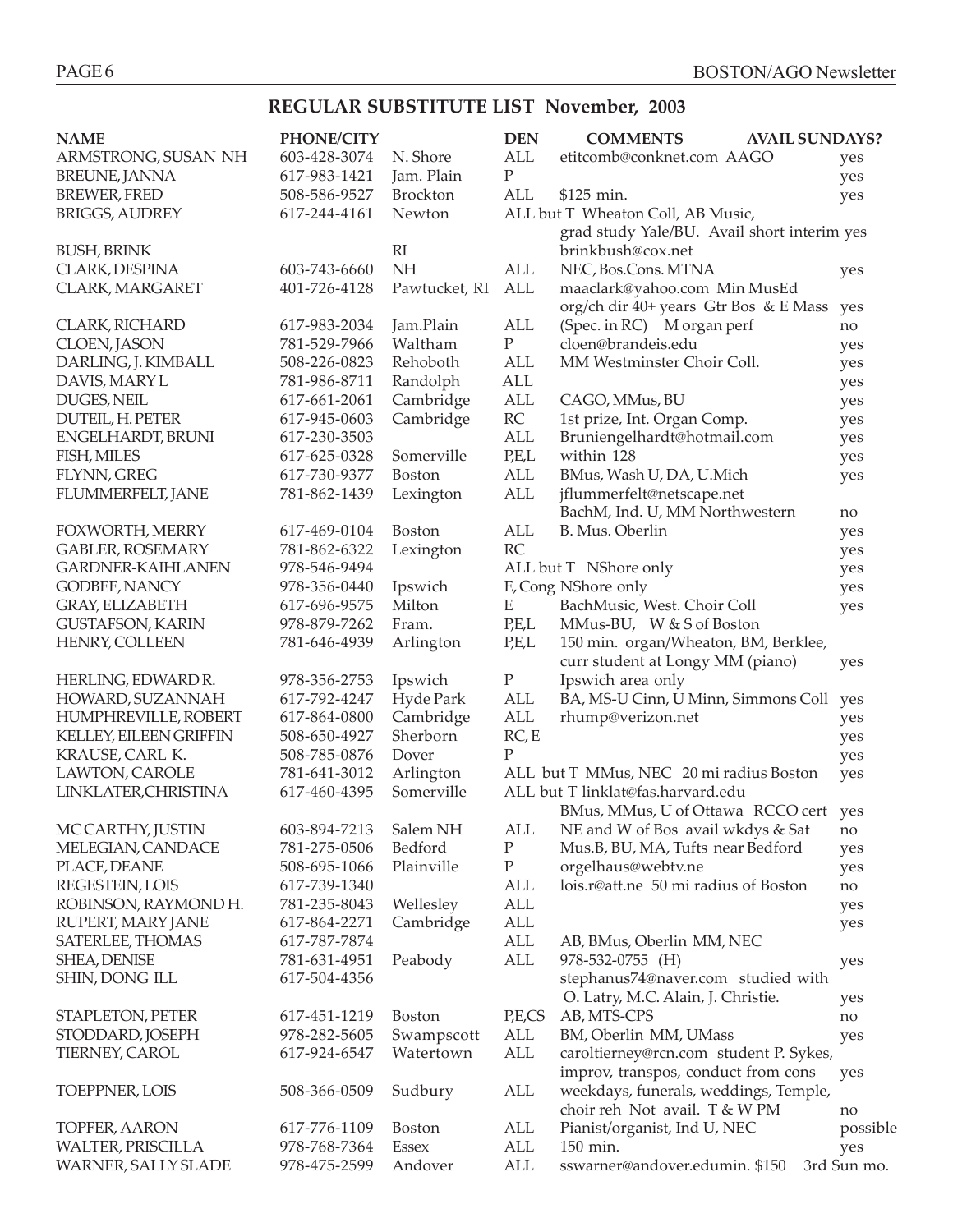The date in brackets following a church's name shows when the church first requested a listing. The ratings for all listings have been adjusted for cost-of-living in the area relative to Boston. **\***Indicates church is considering work on replacement of their organ.

#### **ORGANIST/CHOIR DIRECTOR**

| Baptist                | E | Stoneham       | First Baptist Church of Stoneham [5/03]           | Allen                    | 6,500-9,100   |
|------------------------|---|----------------|---------------------------------------------------|--------------------------|---------------|
| Congregational         | E | Greenland, NH  | Community Congregational Church [10/03] NEW       | Allen                    | 10.000-14.000 |
|                        | А | Sudbury        | Memorial Congregational Church [9/03]             | Rodgers/Ruffati          | 12,000-16,000 |
|                        | D | Rochester, NH  | First Church Congregational, UCC [4/03]           | Faucher                  | 11.500-13,500 |
|                        | C | Vinevard Haven | Grace Episcopal Church [5/03]                     | Rodgers                  | 15,000        |
|                        | Ε | Newbury        | First Parish Church of Newbury [8/03]             | Kilgen                   | 10.000        |
| Episcopal              | D | Medford        | Grace Church [10/03] NEW                          | <b>Hook and Hastings</b> | 10,000-12,500 |
|                        | B | Newton Corner  | Grace Episcopal Church [9/03]                     | Hook & Hastings          | 18.000        |
| Methodist              | C | Worcester      | Wesley United Methodist Church [10/03] NEW        | <b>EM Skinner</b>        | 13,000-18,000 |
| Presbyterian           | D | Newton         | Newton Presbyterian Church [9/03]                 | Aeolian Skinner          | 30,000-35,000 |
| Roman Catholic         | A | Arlington      | St. Jerome Parish [10/03] NEW                     | Rodgers                  | 16,000-18,000 |
| Unitarian-Universalist | D | Hingham        | First Parish in Hingham [9/03]                    | Allen                    | 12.853        |
|                        | C | Scituate       | First Parish Unitarian Universalist Church [9/03] | Hook & Hastings          | 12,200        |

#### **ORGANIST ONLY**

| <b>Baptist</b>                    | Avon     | Avon Baptist Church [9/03] NEW               | Roche                   | .000          |
|-----------------------------------|----------|----------------------------------------------|-------------------------|---------------|
| Congregational                    | Hıngham  | [6/03]<br>n Congregational Church<br>Hingham | Rodgers/Skinner/LaHaise | 11.000-14.000 |
| $\cdot$ $\cdot$<br>Roman Catholic | Marlboro | Parish [8.03]<br>Mary's                      | Rodgers                 | $75$ /week    |

#### **DIRECTOR ONLY**

| <b>DIMECTON OFFICE</b> |  |              |                                                                                                            |        |                 |  |  |  |  |  |
|------------------------|--|--------------|------------------------------------------------------------------------------------------------------------|--------|-----------------|--|--|--|--|--|
| Congregational         |  | W<br>estwood | <b>Service</b> S<br>$\sim$ $\sim$<br>$\sim$ $-$<br>Parish<br>$\sim$ $\sim$ $+$<br>Westwood<br>First<br>.03 | nd oer | $.000 -$<br>000 |  |  |  |  |  |
|                        |  |              |                                                                                                            |        |                 |  |  |  |  |  |

Please note: This list is as accurate as possible as of October 30, 2003; notices for job openings received after this date will be included in the next newsletter. It is possible that some churches on this list have filled their positions but have not notified placement. A = excellent salary for job expectations; B = good salary; C = average salary; D = low salary; E = very low salary; NR = not rated.

**POSITIONS FILLED -** St. Brigid's Roman Catholic church - Mackenzie Albert, Unitarian-Universalist Church, Arlington - Laura Pritchard; Presbyterian Church in Burlington - Nancy Timmerman.

If you accept a position or learn that one is filled, please email Rose Mary Gabler at rmgabler@aol.com.

#### **POSITIONS REMOVED -** none

#### **PROFESSIONAL CONCERNS PUBLICATION**

*The Work and Compensation of the Church Musician* (the Boston Chapter's 16-page "*Green Book*"), 2000 edition, is available for \$4.00 per copy, postage-paid. Please make your check payable to Boston Chapter, AGO, and send to Rose Mary Gabler, 16 Summer Street, Lexington, MA 02420.

**LISTING YOUR CHURCH ON THIS PAGE** Contact Rose Mary Gabler at rmgabler@aol.com or 781-862-6322.

#### **Membership updates as of November 1, 2003**

| <b>Additions to directory:</b> |                                                                                | Pachucki, Mark A. | GSAS Mail Center/36 Oxford St., 401                   |  |  |
|--------------------------------|--------------------------------------------------------------------------------|-------------------|-------------------------------------------------------|--|--|
|                                |                                                                                |                   | Conant Hall                                           |  |  |
| Jones, Brian                   | 118 Commonwealth Ave., Boston, MA 02116-2901                                   |                   | Cambridge, MA 02138                                   |  |  |
|                                | 617.262.2847(h), 617.536.0944 x310(w)                                          |                   | 917.817.1918(c)                                       |  |  |
|                                | bjones@trinitychurchboston.org                                                 |                   | pachucki@fas.harvard.edu                              |  |  |
|                                | Trinity Church, Boston                                                         |                   | Rosenbach, Kathryn B. 62 Flett Rd., Belmont, MA 02478 |  |  |
|                                | Martin, Langdon J. 143 Albany St., #235-B, Cambridge, MA 02139<br>617.225.6705 |                   | 617.484.4522(h), 617.821.0385(w)                      |  |  |
|                                |                                                                                |                   | krosenbach@aol.com                                    |  |  |
|                                | LangdonM@MIT.edu                                                               |                   | First Congregational, Stoneham                        |  |  |
|                                |                                                                                |                   | Powers Music School                                   |  |  |